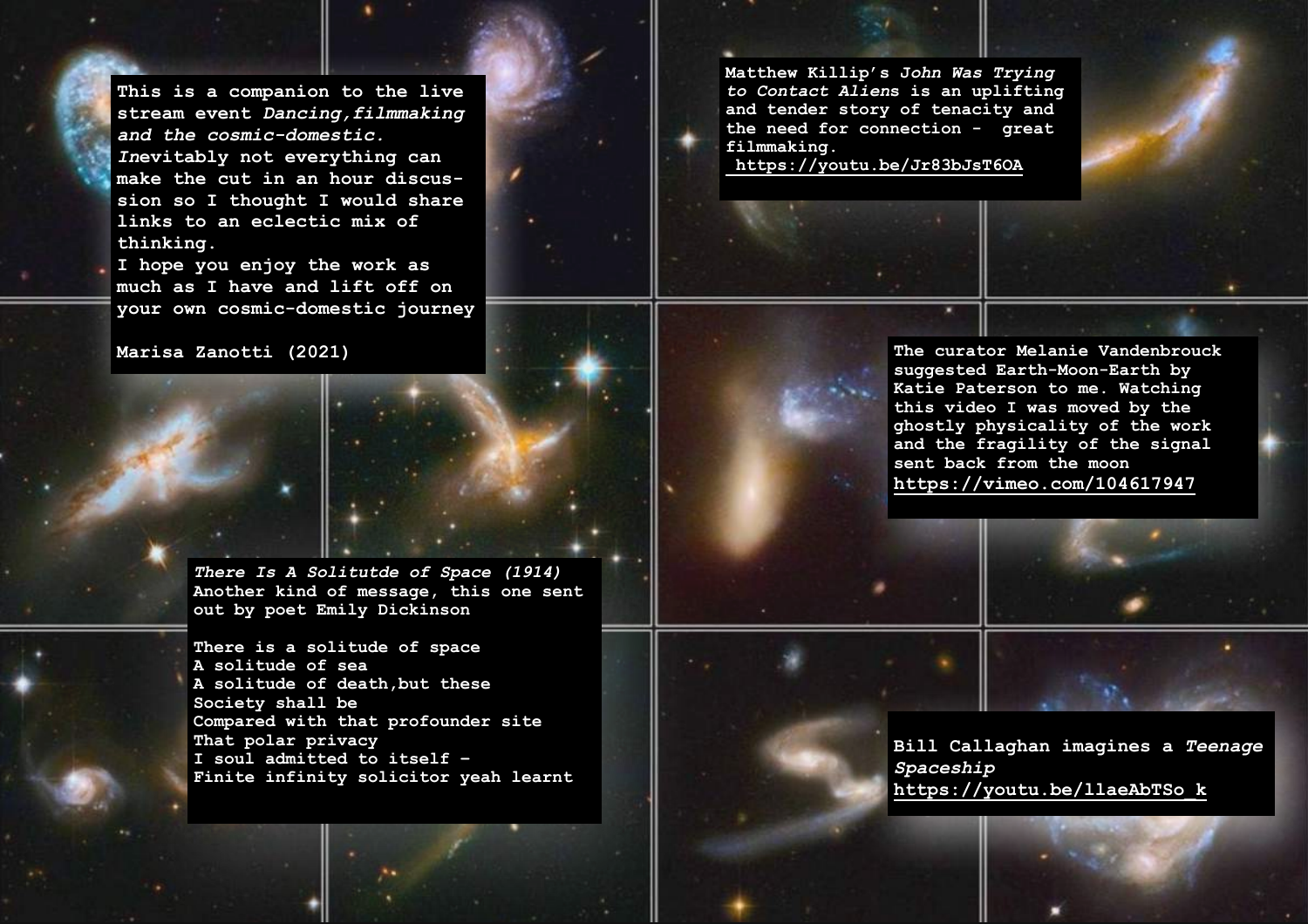*Dee Dee Goes to the Moon* **by Limmy (2010) Dealing with the everyday on journeys into space have inspired epic cinematic visions. I could have gone to Tarkovsky or Kubrick. However I'm looking closer to home: Glasgwegian Limmy's comedy is variously dark,druggy,sweary,warm and surreal.In this sketch Dee Dee goes on an interstellar adventure from his living room <https://youtu.be/LIWLxiEwNfk>**

**A marital cosmic-domestic story from John Prine in** *Linda Goes to Mars* **<https://youtu.be/Y-cM6JnFpTc>**

*Cosmic Zoom* **by Eva Szaz and Robert Verrel (1968)**

**This animation takes a journey out into space and back into the body where the blackness of space is mirrored at a cellular level.  [https://www.nfb.ca/film/cosmic\\_zoom/](https://www.nfb.ca/film/cosmic_zoom/)**

*Indigenous Americans: Spirituality and Ecos* **This rich essay by the scholar and activist Jack D. Forbes gives an insight into 'the cosmic visions of indigenous peoples'. Forbes takes a critical look at the real world effects of space exploration and offers a vision of ecology as the study of the entire universe.** 

**[https://www.amacad.org/publication/indigen](https://www.amacad.org/publication/indigenous-americans-spirituality-and-ecos)[ous-americans-spirituality-and-ecos](https://www.amacad.org/publication/indigenous-americans-spirituality-and-ecos)**

**Thanks to Mary Wycherley who, when I said I wanted to explore work made at home that looks to space,came up with 'the cosmic domestic', also Matthew Killip, the Canadian Film Council, Jupiter Artland and Laila Diallo**